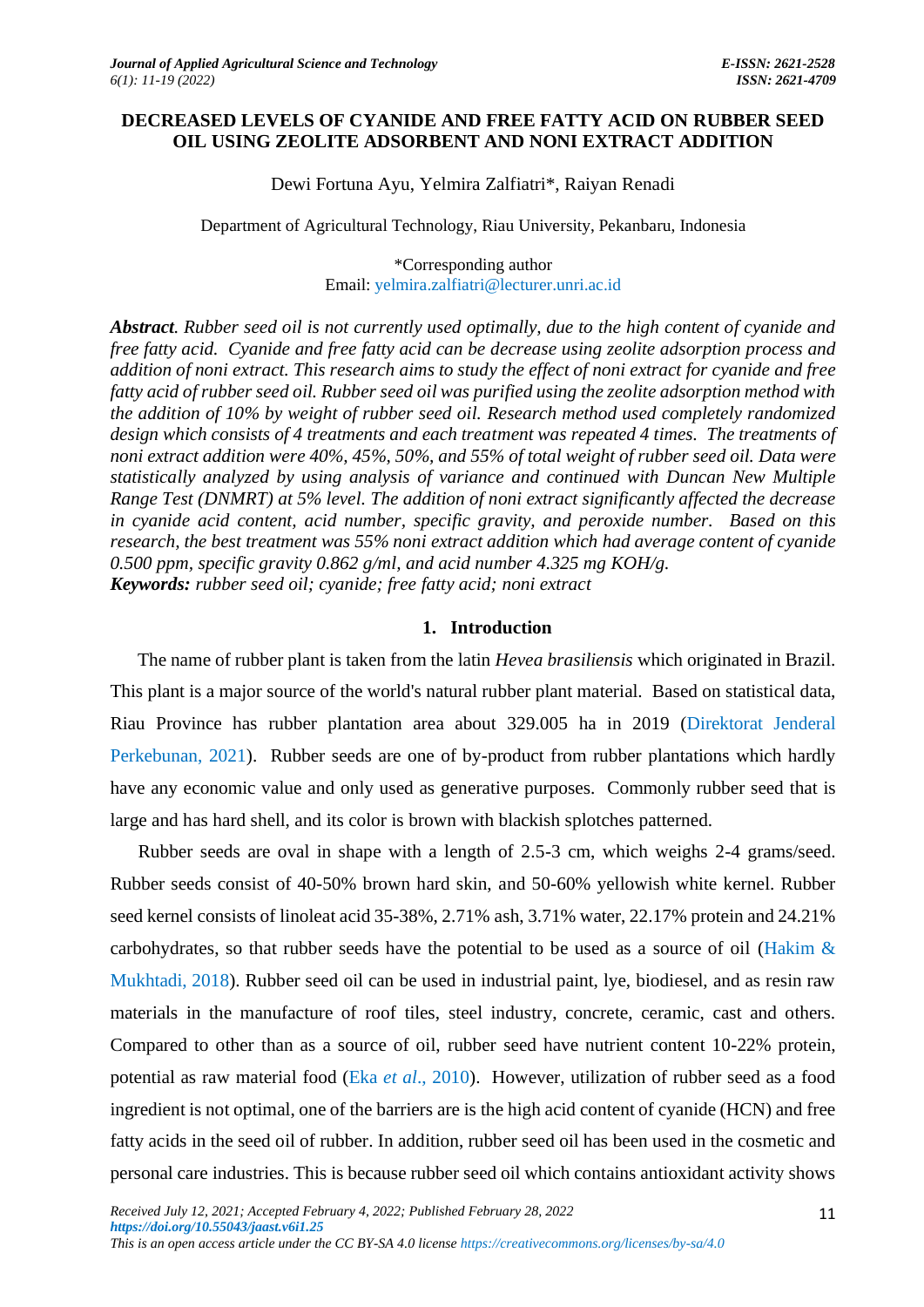a cellular protective effect of 0.001 mg/mL with cell viability of 99.72 ± 6.92% [\(Chaikul](#page-7-0) *et al*., [2017\)](#page-7-0). In today's COVID-19 pandemic scenario, there is a multiple-fold increase in demand for soaps and handwash for personal hygiene. This demand shall continue to grow in the coming days, and the inclusion of rubber tree seed oil (RSO) in producing soaps may ease the burden on vegetable oil, which can be used for human consumption [\(Bhattacharjee](#page-7-2) *et al*., 2021).

The acid levels of cyanide (HCN) rubber seed oil according to Rahmawan [and Mansyur \(2008\)](#page-8-0) showed a decrease during for processing rubber seed for cake by way of soaking and steaming. Chemically, steaming results for 30 minutes and immersion in flow water for 36 hours containing the lowest HCN about 39.11%, but the initial stages and submergence can increase the moisture content of the and it can lead to the hydrolysis reaction and produce of free fatty acids in the oil

High free fatty acids can lower the quality of the oil. Research results of [\(Rahmadanis](#page-8-0) *et al*., [2019\)](#page-8-0) showed that rubber seed oil had a high free fatty acid content of 15.64%. The high level of free fatty acids in the control rubber seed oil was because the rubber seed oil was not treated with degumming and neutralization. The results showed that 3% bentonite was able to reduce free fatty acids to 6.5%. Besides bentonite, another natural ingredient that can reduce free fatty acids is zeolite. Zeolite is one of adsorbent that can be used to decrease free fatty acids in the oil. Research [\(Setiawan](#page-8-1) *et al*., 2016) showed that the zeolite was able to decrease free fatty acids in the seed oil of rubber up to 2.61 mg/KOH from 6.23 mg/KOH/ by using 25% zeolite and 14 hour time adsorption.

Rubber seed oil has a high content of unsaturated fatty acids (Linoleat 35-38% and Linolenat acid 21-24%). The high content of unsaturated fatty acids caused the oil easily damaged; allow the occurrence of contact with oxygen from the outside air to ease of oxidation reaction in the oil to form the cluster and produces peroxide radicals free. According to [\(Fakriah](#page-7-1) *et al*., 2019) , Free radicals are molecules that have lost one electron from their lone pair, or in other words, are the result of hemolytic separation of a covalent bond. Various chronic diseases caused by accumulated free radicals due to continuous exposure. Therefore we need free radical scavenging substances known as antioxidants. Various antioxidants found in nature, one of which is noni extract.

[\(Singh, 2012\)](#page-8-1) reported that noni has bioactive activities such as antibacterial, antiviral, antihelmintic antifungal, antioxidant, hepatoprotective, antiobesity, hypoglycaemic, analgesic, anxiolytic, anti-inflammatory, hypotensive, cardiovascular activity, estrogenic, immunological and anticancer activity. This is supported by earlier research of [\(Anwar & Triyasmono, 2016\)](#page-7-2) which proved that noni had a phenolic compounds and flavonoids. The total phenolic content of the noni fruit ethanol extract was  $14.44 \pm 0.82$  mg equivalent to pyrogalol (PE)/gr, while the total flavonoid content was 5.69±0.21 mg equivalence to routine (RE)/gr. The addition of noni extract in waste cooking oil, can prevent the oxidation of food components that are sensitive to oxygen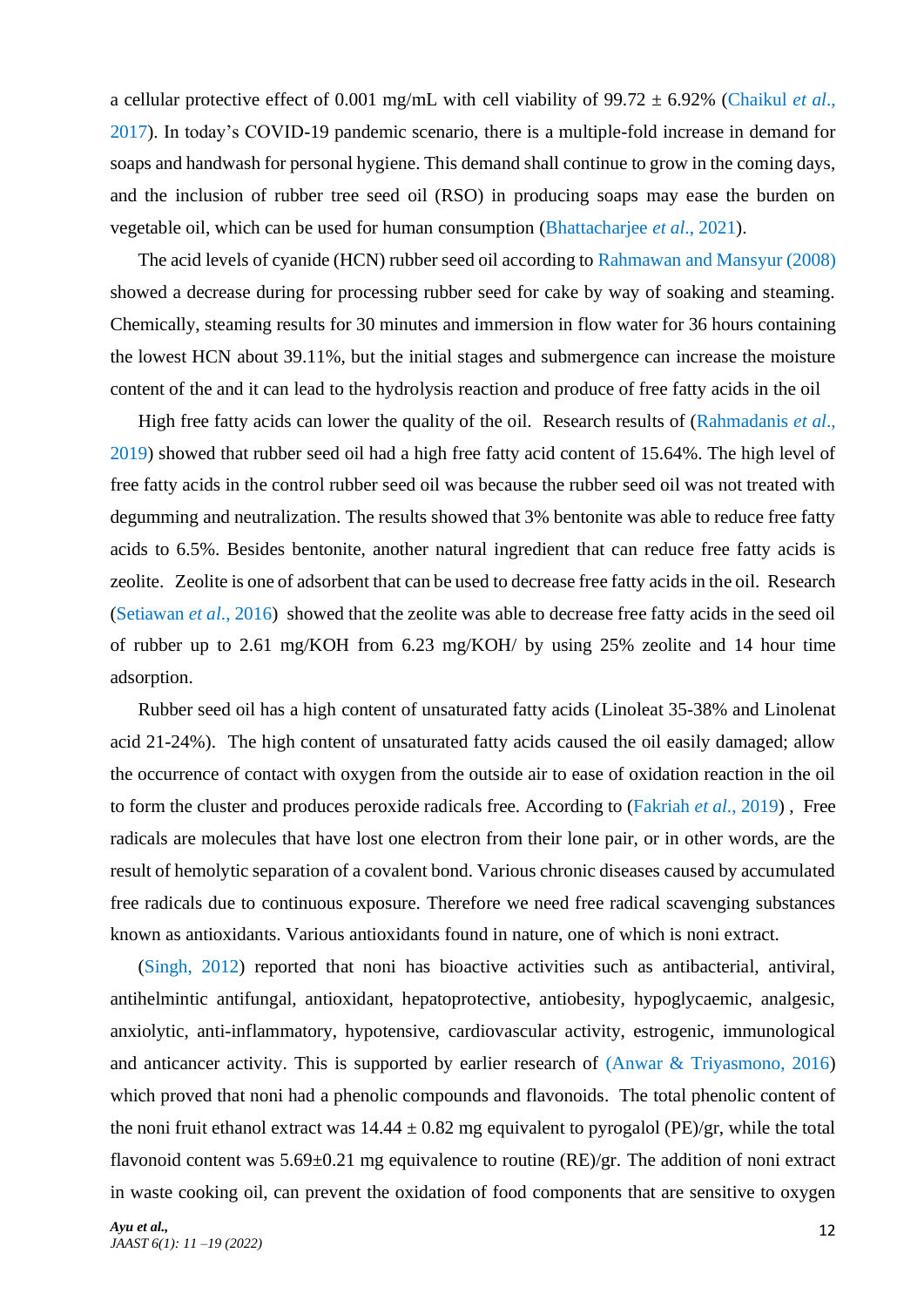and can lower the levels of acid fat free and peroxide [\(Mulyati](#page-8-0) *et al*., 2006). In addition, the noni fruit has been used as an antioxidant as well as an antimicrobial, the noni fruit has been used in noni flour as a feed additive [\(Kurniawan, 2018\)](#page-7-3).

The research on purification of rubber seed oil was carried out using the adsorption method using zeolite and noni extract addition. Noni fruit extract was used in this study with treatment variations of 40%, 45%, 50%, and 55% of the weight of oil which is a modification of the research of Irwan *et al*[. \(2010\).](#page-7-3) This research has produced rubber oil which has good quality with cyanide acid content and free fatty acids which are minimized by the use of noni extract as an antioxidant.

# **2. Methods**

# **2.1. Materials**

Materials used in this study were rubber seeds obtained in Sejati Village, Rambah Hilir District, Rokan Hulu. Other materials used in this research were noni extract, aquades and zeolite.

#### **2.2. Research Method**

The method used in this study was a non-factorial Completely Randomized Design (CRD) consisting of four treatments and each treatment was repeated four times to obtain 16 experimental units. The treatment is a variation of the addition of noni extract which is a modification of the research of Irwan *et al*[. \(2010\).](#page-7-3) The zeolite used for adsorption was 10% of the weight of the oil, with an adsorption time of 14 hours, which was selected based on the results of [Setiawan \(2016\).](#page-8-1) The treatment is as follows:

- P0 : Without the addition of noni extract as a control
- P1 : 40% addition of noni extract to crude rubber seed oil
- P2 : 45% addition of noni extract to crude rubber seed oil
- P3 : 50% addition of noni extract to crude rubber seed oil
- P4 : 55% addition of noni extract to crude rubber seed oil

### **2.3. Research Procedure**

Rubber seeds are peeled from the shell first using a hammer. The peeled rubber seeds are then cleaned and soaked for 3 days. The rubber seeds that have been soaked are then mashed with a blender with a ratio of rubber seeds and water (1: 2) become rubber seed pulp. Rubber seed porridge is squeezed to produce coconut milk. Coconut milk is filtered so that there is no rubber seed pulp. Coconut milk is heated using low heat while stirring slowly until all the water evaporates. Rubber seed oil is separated from blondo by squeezing it using filter cloth [\(Lestari,](#page-8-0)  [2014\)](#page-8-0).

The noni fruit is sorted, then washed, after that the blanching process is carried out with hot water at a temperature of 65-70<sup>o</sup>C for 2-3 minutes, then drained. The skin and noni seeds are then separated, the noni is crushed using a blender (without water) to obtain noni liquid, then the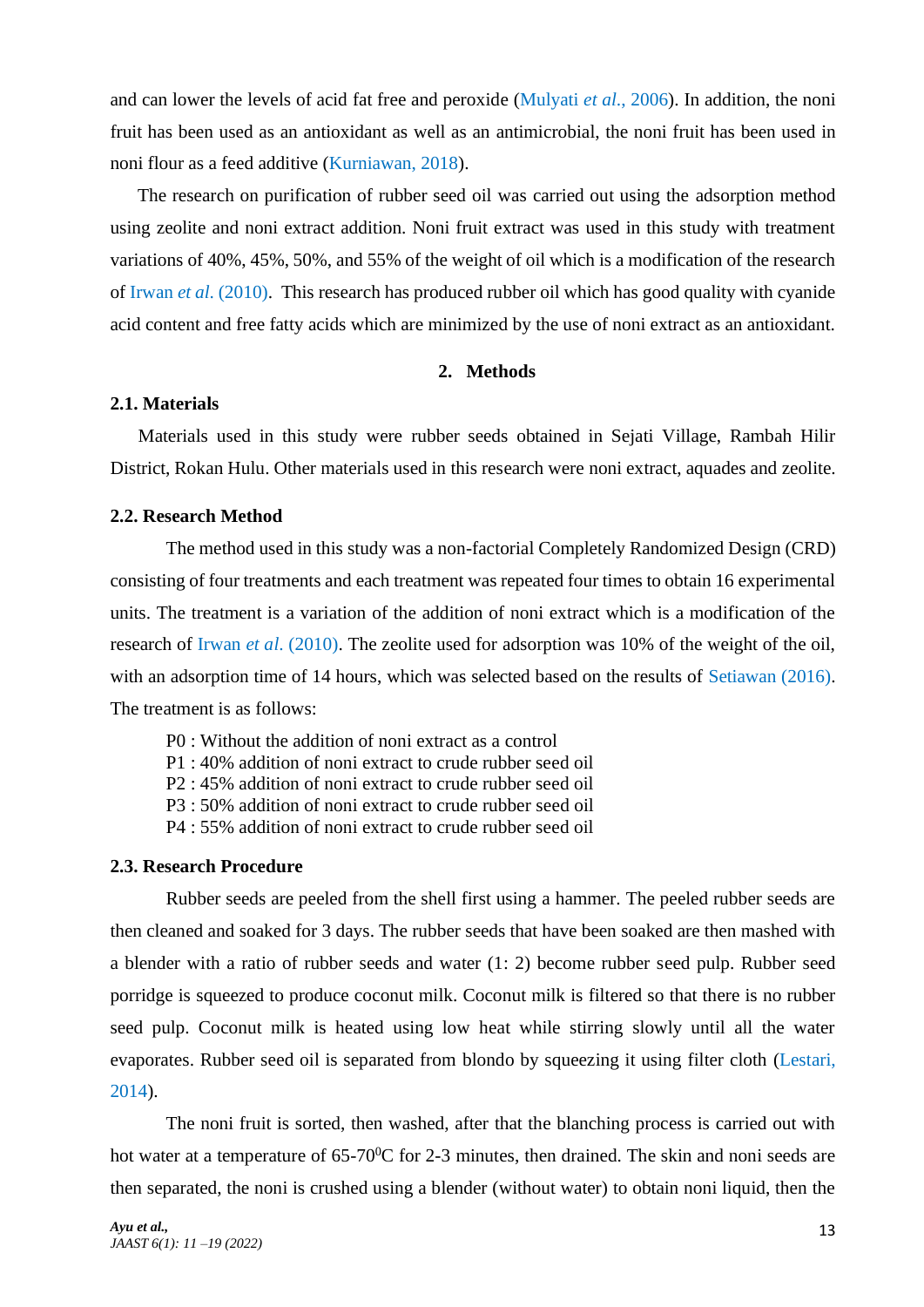noni liquid is filtered to obtain noni fruit extract. The addition of noni extract to crude rubber seed oil was carried out with various treatments of 40%, 45%, 50%, and 55% of the weight of the rubber seed oil.

Rubber seed oil added to zeolite by as much as 10% of the weight of oil that later adsorption for 14 hours. Rubber seed oil is then separated from the zeolite using centrifugation for 15 minutes with a speed of 3000 rpm, then filtered with a filter paper (Setiawan *et al*., 2016) Rubber seed oil adsorption result heated water bath with 70°C temperature and addition noni extract with treatment (40% 45%, 50% and 55%) (Irwan *et al*[., 2010\)](#page-7-3). Rubber seed oil is then separated from the noni extract using centrifugation for 15 minutes with a speed of 3000 rpm, then filtered with a filter paper [\(Setiawan](#page-8-1) *et al*., 2016).

#### **2.4. Analysis of rubber seed oil**

Analysis of oil in this research is content of cyanide and acid number referring to [Sudarmadji](#page-8-1)  *et al*[. \(1997\),](#page-8-1) and specific gravity referring to [Ketaren \(2008\).](#page-7-3)

### **3. Results and Discussion**

#### **3.1. Levels of Cyanide**

The results of variance showed that the noni fruit extract in the refining process of rubber seed oil had a real influence on the levels of cyanide acid (HCN) produced. The average value of cyanide acid (HCN) produced after further testing of DNMRT at the 5% level is presented in [Figure 1.](#page-3-0)

[Figure 1](#page-3-0) shows that tthe acid content of cyanide (HCN) rubber seed oil with the addition of 10% of the zeolite and without adding noni extracts (control) of 3.11 ppm. The average cyanide acid content of rubber seed oil ranges between 0.5-2.02 ppm. The more addition of noni extract of seed oil in rubber, then the lower acid content of cyanide produced. This is because the water content in the extract of noni starred as polar solvents. Based on [Pudjaatmaka and Hadyana \(2002\)](#page-8-1) cyanide acid polar in nature, so that the cyanide acid will join together to extract soluble pace added.



<span id="page-3-0"></span>Figure 1. Reduction of Cianida Levels in Rubber Seed Oil Note: numbers that are followed by small letters of the same unreal test according to different 5% level DNMRT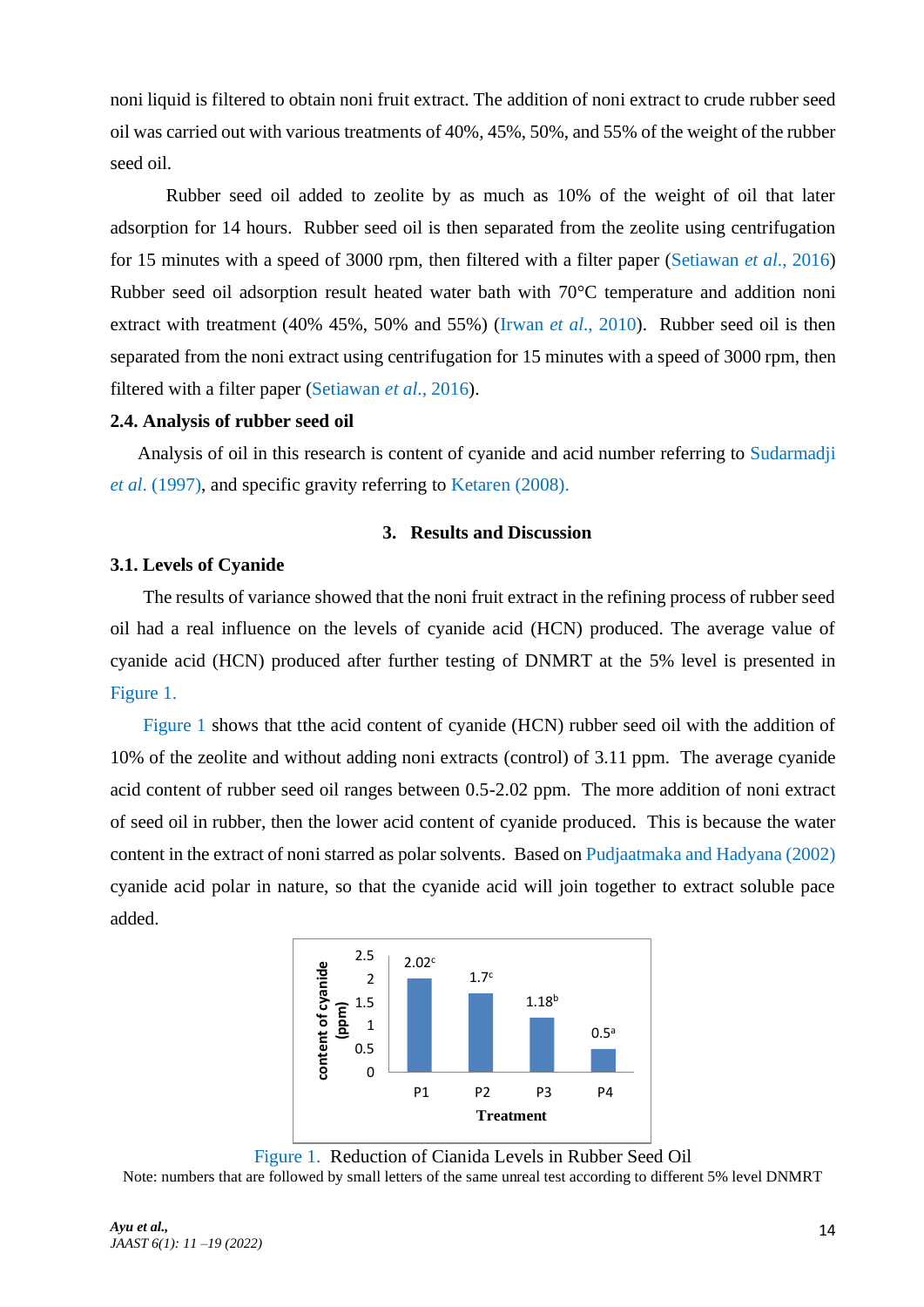[Figures 1](#page-3-0) hows that the more noni extract was added to the rubber seed oil, the lower the cyanide acid content produced. The average cyanide content of rubber seed oil ranged from 2,02 ppm-0.50 ppm. Based on quality standard the P4 treatment has fulfil the standard, which is a maximum of 1 ppm. The cyanide acid of rubber seed oil in this study overall decreased. The decrease in cyanide acid levels was caused by the water content in the noni extract which acts as a polar solvent. Cyanide acid is polar, so the cyanide acid will dissolve along with the added noni extract. This is in line with the opinion of [Pudjaatmaka and Hadyana \(2002\)](#page-8-1) which states that cyanide is polar.

Cyanide has a solubility which runs slow on organic solvents. Therefore inneed's energy to optimize the solubility conditions of cyanide that is, one is the stirring process. Stirring done for dissolve cyanide acid content in seed oil of rubber together with extract of noni. Cyanide Acid that has been dissolved in the noni extract is then separated from the rubber seed oil through the process of centrifugation.

Decrease in cyanide is also influenced by the preliminary treatment during the extraction of rubber seed oil which is soaking and heating. Rubber seeds soaked with water for 3 days can reduce cyanide acid (HCN). This is in accordance with the study of [\(Atklistiyanti. C, Herwitarahman. A,](#page-7-2)  [Rivai. R R, Santoso. Y S, 2013\)](#page-7-2) that immersion can reduce cyanide acid of rubber seeds from 128 ppm to <3 ppm. Rubber seeds that have been soaked are then given water and mashed using a blender until they become coconut milk seeds. Coconut milk seeds which still contain cyanide are then heated at  $\pm 100$  ° C, while cyanide has a boiling point of 25.6 ° C so that when heated cyanide will evaporate. The longer the heating time, the more cyanide will evaporate.

Zeolites also plays a role in lowering the levels of cyanide acid rubber seed oil through the process of adsorption. Based on the research results (Setiawan *et al*., 2016) in the refining of rubber seed cooking oil with adsorption zeolite time 14 hours, the cyanide acid degradation be 1.97 ppm of 14.06 ppm. This is because the cations in zeolites are capable of binding ions CN-in HCN, so that when the process of centrifugation will separate the oil and the HCN has been tied to the zeolite.

### **3.2. Acid Number**

The results of variance showed that the noni fruit extract in the refining process of rubber seed oil had a real influence on acid number. The average acid number generated after further testing DNMRT at the 5% level is presented in [Figure 2.](#page-5-0)

[Figure 2](#page-5-0) indicates that shows the acid number of rubber seed oil by the addition of 10% of the zeolite and without adding noni extracts (control) of 5.67 mg KOH/g. The average number of rubber seed oil acid ranges between 5, 49 mg KOH/g-4.33 mg KOH/g. The more addition of noni extract of seed oil in rubber, then the lower the resulting acid number. This is because the free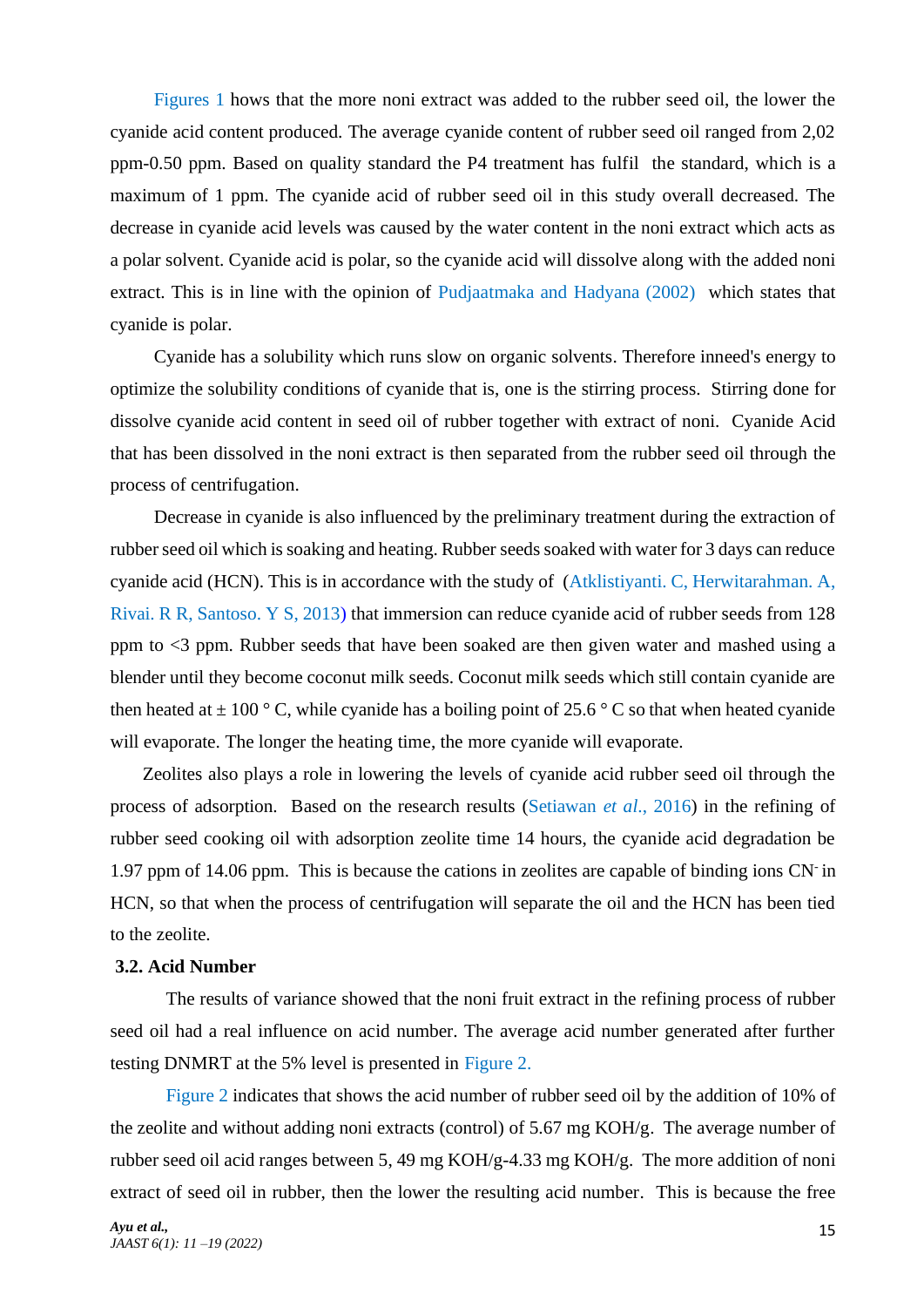fatty acids are polar will join together to extract soluble pace added. This is in line with the opinion of [\(Ayu & Hamzah, 2010\)](#page-7-2) the stating that free fatty acids cannot bind dirt due to polar in nature. In addition, the presence of compounds alkaloids in noni extract can decrease the number of acid in the seed oil of rubber. A compound alkaloid compounds in alkaline nitrogen, so the more the addition of noni extract, then the acid number of rubber seed oil would getting lower. This is confirmed by the results of the research of [Mulyati](#page-8-0) *et al. (*2006), stating that the fruit of noni have alkaloid compounds.





<span id="page-5-0"></span>Note: numbers that are followed by small letters of the same unreal test according to different 5% level DNMRT

Refining of rubber seed oil by zeolite adsorbent also plays a role in the decrease in the number of the acid in the seed oil of rubber. Zeolite is used as adsorbent previously activated in advance with warming in the oven at a temperature of 200<sup>o</sup>C for 15 minutes. This is supported by the statement [Kusumastuti](#page-7-3) (2004), zeolite has a greater ability in absorbing free fatty acids than natural zeolite. The activation process led to the evaporation of water, change the comparison of Si/Al, increased surface area and porosity occurrence of zeolite. This will enhance the ability of the zeolite adsorption and thus more efficient oil purification.

# **3.3. Specific Gravity**

The results of variance showed that the noni fruit extract in the refining process of rubber seed oil had a real influence on specific gravity. The average specific gravity generated after further testing DNMRT at the 5% level is presented in [Figure 3.](#page-6-0)

[Table 1](#page-6-1) shows that the heavy type of rubber seed oil with the addition of 10% of the zeolite and without adding noni extracts (control) of 0.86 g/ml. The average weight of a type of rubber seed oil ranges between 0.88 g/ml-0.86 g/ml. The more addition of noni extract of seed oil in rubber, then the lower the weight of the resulting type. This it can be caused due to the moisture content and weight-fraction fraction like dirt in rubber seed oil soluble noni extract that appended together. Noni extract will then separate from rubber seed oil at a time when the process of centrifugation due to the difference in specific gravity.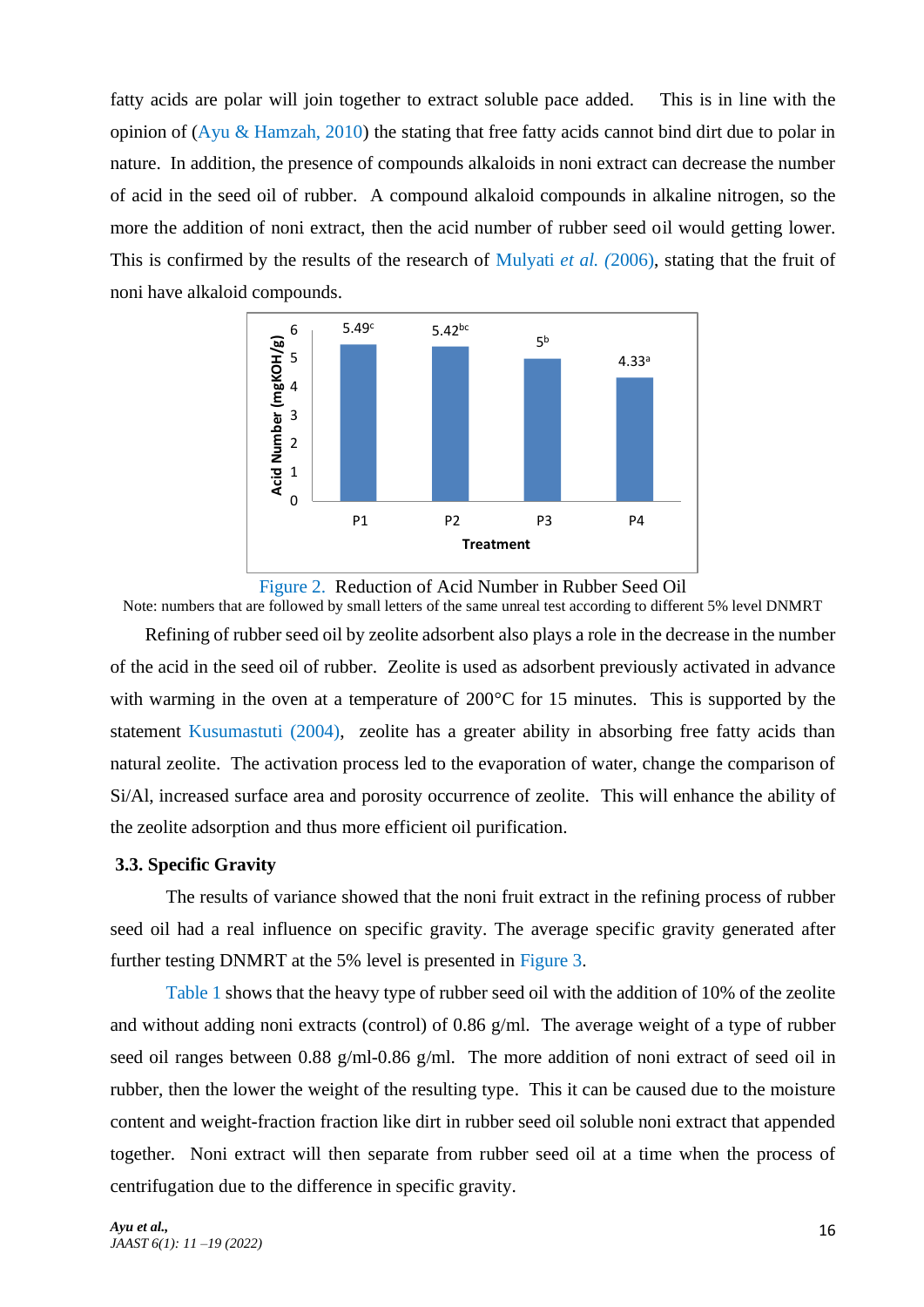

<span id="page-6-0"></span> Figure 3. Reduction of Specific Gravity in Rubber Seed Oil Note: numbers that are followed by small letters of the same unreal test according to different 5% level DNMRT

Zeolites also plays a role in lowering the weight of different types of rubber seed oil by adsorption. Based on the results of research [\(Setiawan](#page-8-1) *et al*., 2016), refining of rubber seed oil, gravity has decreased from 0.906 g/ml into 0.898 g/ml. This is caused by the ability of the zeolite in absorbing particles in rubber seed oil, so when the process of centrifugation will separate oil with water and the particles of rubber seed oil.

# **3.4. Assessment and Determination Rubber Seed Oil Selected Treatment**

Rubber seed oil is expected to meet the cooking oil quality standards set by the Indonesian National Standard (SNI). The recapitulation data based on parameters of cyanide acid (HCN), acid number, and specific gravity are presented in [Table 1.](#page-6-1)

Table 1 show that the levels of cyanide acid (HCN) have different values for each treatment. The treatments P4 treatments had fulfilled the SNI standard. The acid numbers of all treatments did not meet SNI standards. The peroxide number of all treatments met the SNI standard, which is a maximum of 2 Meq / kg. The specific gravity of all treatments met the SNI standard which is a maximum of 0.921 g / ml. Based on the recapitulation results of the analysis, the best treatment of rubber seed oil selected was P4 treatment (10% zeolite + 55% addition noni fruit extract). Rubber seed oil in P4 treatment has a cyanide acid content of 0.50 ppm, an acid number of 4.33 mg KOH / g, and a specific gravity of 0.86 g / ml.

|                  | $SNI^*$                | Treatment          |                   |                   |                   |
|------------------|------------------------|--------------------|-------------------|-------------------|-------------------|
| Parameters       |                        | $P_1$              | P <sub>2</sub>    | $P_3$             | $P_4$             |
|                  |                        | $(40\% \text{ M})$ | (45% M)           | $(50\% M)$        | $(55\% M)$        |
| Cyanide acid     | Max. 1 ppm             | 2.02 <sup>c</sup>  | $1.70^{\circ}$    | 1.18 <sup>b</sup> | 0.50 <sup>a</sup> |
| Acid number      | Max. $0.6$ mg<br>KOH/g | 5.49 <sup>c</sup>  | $5.42^{bc}$       | 5.00 <sup>b</sup> | 4.33 <sup>a</sup> |
| Specific gravity | Max. $0.921$ g/ml      | 0.88c              | 0.87 <sup>b</sup> | 0.86 <sup>a</sup> | 0.86 <sup>a</sup> |

<span id="page-6-1"></span>Table 1. Recapitulation of data chemical analysis rubber seed oil

\* [\(BSN, 2013\)](#page-7-2)

Note: numbers that are followed by small letters of the same unreal test according to different 5% level DNMRT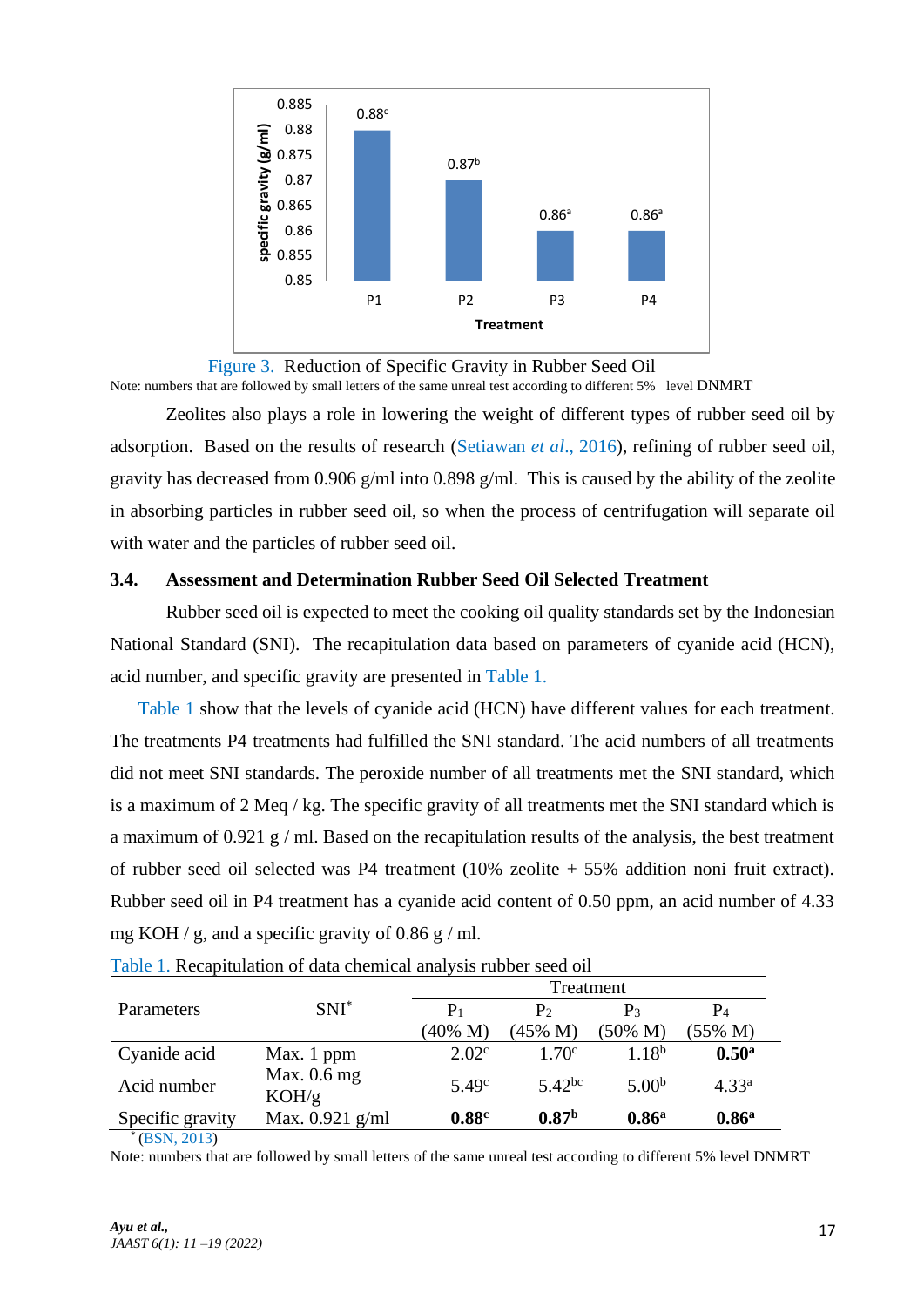### **4. Conclusion**

The addition of noni extract significantly affected the decrease in on the content of cyanide, acid number, and specific gravity. The best treatment of rubber seed oil namely treatment  $P_4$  (noni extract addition 55% of total weight of rubber seed oil) with content of cyanide 0.500 ppm, acid number 4.325 mg KOH/g, and specific gravity 0.862 g/ml.

### <span id="page-7-2"></span>**Reference**

- Anwar, K., & Triyasmono, L. (2016). Kandungan Total Fenolik , Total Flavonoid , dan Aktivitas Antioksidan Ekstrak Etanol Buah Mengkudu ( *Morinda citrifolia L* .). *Kandungan Total Fenolik , Total Flavonoid , dan Aktivitas Antioksidan Ekstrak Etanol Buah Mengkudu ( Morinda Citrifolia L.)*, *3*(1), 83–92.
- Atklistiyanti. C, Herwitarahman. A, Rivai. R R, Santoso. Y S, S. B. Y. (2013). Kajian Teknik Reduksi Asam Sianida (HCN) Pada Tempe Biji Karet Dalam Upaya Peningkatan Diversifikasi Protein Nabati. Retrieved from <http://repository.ipb.ac.id/handle/123456789/73127>
- Ayu, D. F., & Hamzah, F. H. (2010). Evaluasi Sifat Fisiko-Kimia Minyak Goreng yang Digunakan oleh Pedagang Makanan Jananan di Kecamatan Tampan Kota Pekanbaru. *In Sagu,* 9(1), 7– 14).
- Bhattacharjee, A., Bhowmik, M., Paul, C., Das Chowdhury, B., & Debnath, B. (2021). Rubber tree seed utilization for green energy, revenue generation and sustainable development– A comprehensive review. *Industrial Crops and Products*, *174*, 114186. <https://doi.org/10.1016/J.INDCROP.2021.114186>
- BSN. (2013). *Minyak Goreng-SNI 3741:2013*. 1–27. www.bsn.go.id
- <span id="page-7-0"></span>Chaikul, P., Lourith, N., & Kanlayavattanakul, M. (2017). Antimelanogenesis and cellular antioxidant activities of rubber (Hevea brasiliensis) seed oil for cosmetics. *Industrial Crops and Products*, *108*, 56–62.<https://doi.org/10.1016/J.INDCROP.2017.06.009>
- Direktorat Jenderal Perkebunan. (2021). *Luas Areal Kelapa Menurut Provinsi di Indonesia , 2016- 2019 Coconut Area by Province in Indonesia , 2016-2019*. *2019*(1), 2019.
- Eka, H. D., Aris, T., & Nadiah, W. A. (2010). Potential use of malaysian rubber (*Hevea brasilensis*) seed as food, feed and biofuel. *International Journal Physic Sci*, 5(6), 841-846.
- <span id="page-7-1"></span>Fakriah, Kurniasih, E., & Adriana. (2019). Sosialisasi Bahaya Radikal Bebas Dan Fungsi Antioksidan Alami Bagi Kesehatan. *Jurnal Vokasi*, *3*(1), 1-7. <https://doi.org/10.30811/vokasi.v3i1.960>
- Hakim, A., & Mukhtadi, E. (2018). Pembuatan Minyak Biji Karet Dari Biji Karet Dengan Menggunakan Metode Screw Pressing: Analisis Produk Penghitungan Rendemen, Penentuan Kadar Air Minyak, Analisa Densitas, Analisa Viskositas, Analisa Angka Asam Dan Analisa Angka Penyabunan. *Metana*, *13*(1), 13. <https://doi.org/10.14710/metana.v13i1.9745>
- <span id="page-7-3"></span>Irwan, T., Ramli, dan S. Kubro. (2010). Regenerasi minyak jelantah (*waste cooking oil*) dengan penambahan sari mengkudu. *Jurnal Riset dan Teknologi*, 10(1), 1-59. Retrieved from [http://karyailmiah.polnes.ac.id/index.php/media-perspektif/terbitan-jurnal/vol-10-nomor-1](http://karyailmiah.polnes.ac.id/index.php/media-perspektif/terbitan-jurnal/vol-10-nomor-1-juni-2010/80-regenerasi-minyak-jelantah-waste-cooking-oil-dengan-penambahan-sari-mengkudu) [juni-2010/80-regenerasi-minyak-jelantah-waste-cooking-oil-dengan-penambahan-sari](http://karyailmiah.polnes.ac.id/index.php/media-perspektif/terbitan-jurnal/vol-10-nomor-1-juni-2010/80-regenerasi-minyak-jelantah-waste-cooking-oil-dengan-penambahan-sari-mengkudu)[mengkudu](http://karyailmiah.polnes.ac.id/index.php/media-perspektif/terbitan-jurnal/vol-10-nomor-1-juni-2010/80-regenerasi-minyak-jelantah-waste-cooking-oil-dengan-penambahan-sari-mengkudu)
- Ketaren, S. (2008). *The technology of Food oils and fats*. UI Press. Jakarta.
- Kurniawan, D. (2018). Aktivitas antimikroba dan antioksidan ekstrak tepung daun dan buah mengkudu (*Morinda citrifolia*). *Jurnal Ilmu-Ilmu Peternakan*, *28*(2), 105. <https://doi.org/10.21776/ub.jiip.2018.028.02.02>
- Kusumastuti. (2004). Kinerja Ziolit dalam Memperbaiki Mutu Minyak Goreng Bekas. *Food Industry and Technology Journal*, 15(2), 141-144.